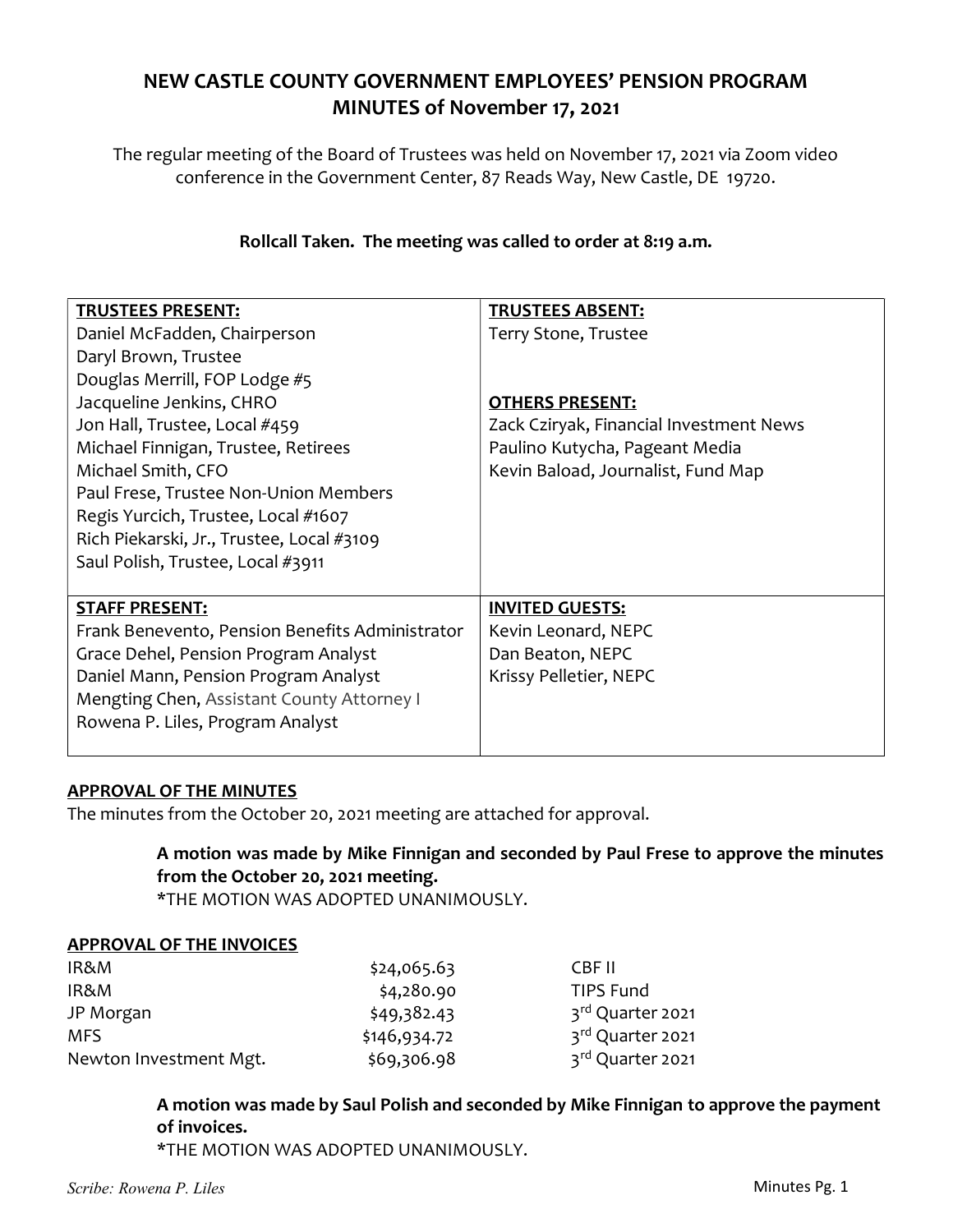#### COORDINATOR'S REPORT by Frank Benevento

- \* Gross Payroll and Employer Contributions for the month of September 2021.
- Pension Trust Asset Summary September 2021
- Pension Payments October 2021
	- o Payees for October 1,535
	- o Active Participants 1,026
		- DelPen 380
		- DelPen (ret) 78
	- o Benefits total \$3,877,619.36

#### CAPITAL CALLS

▶ Brookfield Capital Partners V \$627,312.45 11/10/2021 > HarbourVest Direct Lending \$300,000.00 11/17/2021

#### DISTRIBUTION OF CAPITAL

| $\triangleright$ Crayhill Principal Strategies Fd | 17,132.00   | 10/15/2021 |
|---------------------------------------------------|-------------|------------|
| $\triangleright$ Vista Equity                     | \$5,351.00  | 10/20/2021 |
| $\triangleright$ Lexington Partners               | \$69,779.00 | 10/28/2021 |

#### APPROVAL OF THE APPLICATIONS FOR BENEFITS

#### Service Retirements

| (06111) Garniewski, Monica | \$486.98   | 10/07/2021 | RetGen (vested) |
|----------------------------|------------|------------|-----------------|
| (10030) McCarthy, Sherri   | \$2,035.89 | 10/07/2021 | RetGen          |

#### BENEFIT RECALCULATION

Pursuant to the contract negotiations between AFSCME Local 3109 and New Castle County retroactive to April 1, 2019, benefits for the retiree named below are recalculated as follows.

| <b>Emp ID</b>          | <b>Revised Monthly Benefit</b> | <b>Difference</b> | <b>Effective</b> |        |
|------------------------|--------------------------------|-------------------|------------------|--------|
| (07802)                | \$2,513.21                     | \$37.42           | 06/30/2021       | RetGen |
| (09577)                | \$1,724.61                     | \$8.01            | 04/05/2021       | PenPln |
| (06590)                | \$2,550.07                     | \$11.60           | 05/14/2021       | PenPln |
| (09822)                | \$2,003.18                     | \$7.20            | 10/03/2020       | RetGen |
|                        | <b>DELPEN Retirements</b>      |                   |                  |        |
| (10343)                | n/a                            | 10/08/2021        | DelPen           |        |
|                        | <b>Lump Sum Benefit</b>        |                   |                  |        |
| (15367)                | \$4,356.96                     | 11/01/2021        | RetGen           |        |
| (05291)                | \$5,363.19                     | 11/01/2021        | RetGen           |        |
| <b>Refund Benefits</b> |                                |                   |                  |        |
| (14329)                | \$2,386.70                     | 11/01/2021        | <b>CPEMS</b>     |        |
| (13174)                | \$1,090.00                     | 11/01/2021        | SCGPen           |        |

A motion was made by Saul Polish and seconded by Daryl Brown to approve the service retirements, benefit recalculations, lump sum, and refund benefits. \*THE MOTION WAS ADOPTED UNANIMOUSLY.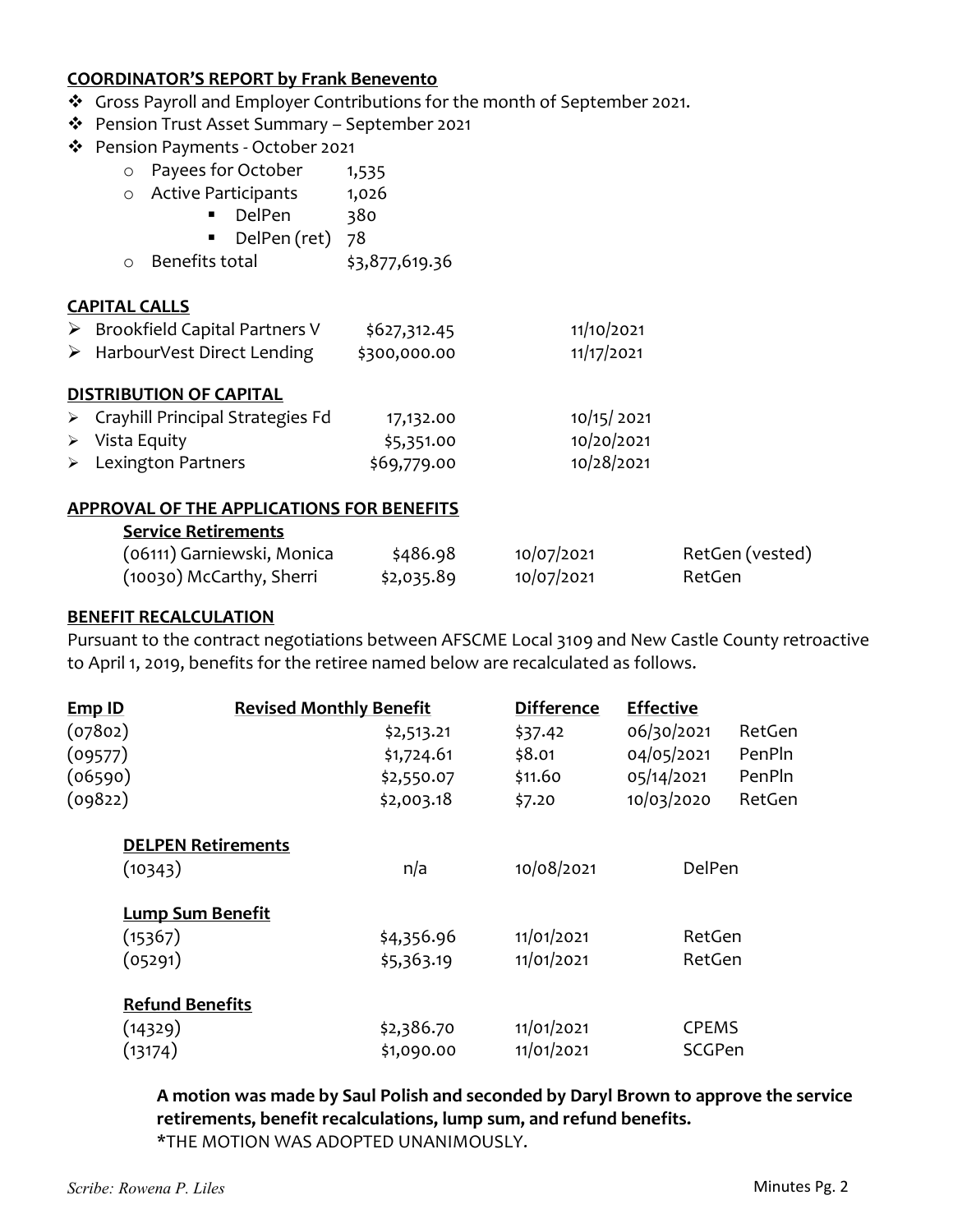## OLD BUSINESS

## $\triangleright$  Updates – Frank Benevento

Frank Benevento & Dan Beaton – 401(a) Defined Contribution Plan presentation follow-up - During our February 17, 2021 meeting, the Pension Board agreed to accept the recommendations in aggregate, on behalf of NEPC, as represented on page 16 of the 2021 401(a) defined contribution annual review presentation and to move to lower share classes, if available, given further discussions with NEPC and MetLife. The approved investment lineup changes were executed effective July 19, 2021.

The only outstanding item remaining from this exercise was clarification and options available for the stable value annuity fund or capital preservation. Over the past several months, we have had several meetings/discussions with MetLife, Brighthouse and our defined contributions consultant NEPC.

We finally received a response from the Brighthouse Financial Plan Sponsor Services Team to the questions we asked several months ago.

1) Would it be possible to provide me with the performance for the SVA going back at least 10 years? BH response: The SVA is a fixed annuity and historical performance is not calculated as the crediting rate of interest is set on the prospective basis.

2) Can you also provide me a contact at Brighthouse who will be able to discuss waiving surrender charges? BH response: Waiving the surrender charges is not something we can support given the registered nature of the product and doing so would be considered discriminatory.

This plan is unique in the sense that they are individual contracts between participants and Brighthouse, administratively restrictive and not very transparent. With that said, we have a couple options to explore. MetLife currently offers another option called "The Standard" for replacement of the SVA but would not help with the surrender charges. Knowing we are in the vendor process search of custodian and third-party administrative services; we can incorporate the intent to exit the SVA in the RFP. Many vendors can price in or amortize the surrender charges in the services agreement with pricing breakdown for transparency. Today we have Dan Beaton here if anyone has any questions about the SVA fund.

(Dan Beaton) – I'll add a little bit to what Frank said. For the two plans, not just the 401(a), but the other plan which has more assets within the SVA. It is a very strictive fund at the plan level. So, if you did do an RFP and decide to switch recordkeepers this fund is not portable. So, every other fund the plan would be able to move over to a new recordkeeper this one would not. The main item is if you did want to make a change if you find that MetLife's recordkeeping fee is higher and there is a better service offering at a cheaper cost with a different recordkeeper this fund would prevent you from leaving without incorporating surrender charges, which would apply to each participant in the fund. So what Frank is discussing is to have two options (1) stay with MetLife and exploring their one offering on there platform that would be able to absorb those charges or (2) when the RFP is done to ask each vendor to price the market value adjustments. So, factor in a new fund and absorbing those charges in what would otherwise go to participants. Really, it's a function of the fund itself being not very flexible in terms of the plan level. It is not like a mutual fund where you can decide to add a new fund if the one, you're in is not working out. It's been a pretty long process of getting responses from both MetLife and Brighthouse. Administratively it's been very challenging to get any kind of clarity on the fund itself. (No action necessary).

A discussion was held on the 401(a) Defined Contribution Plan fund line-up.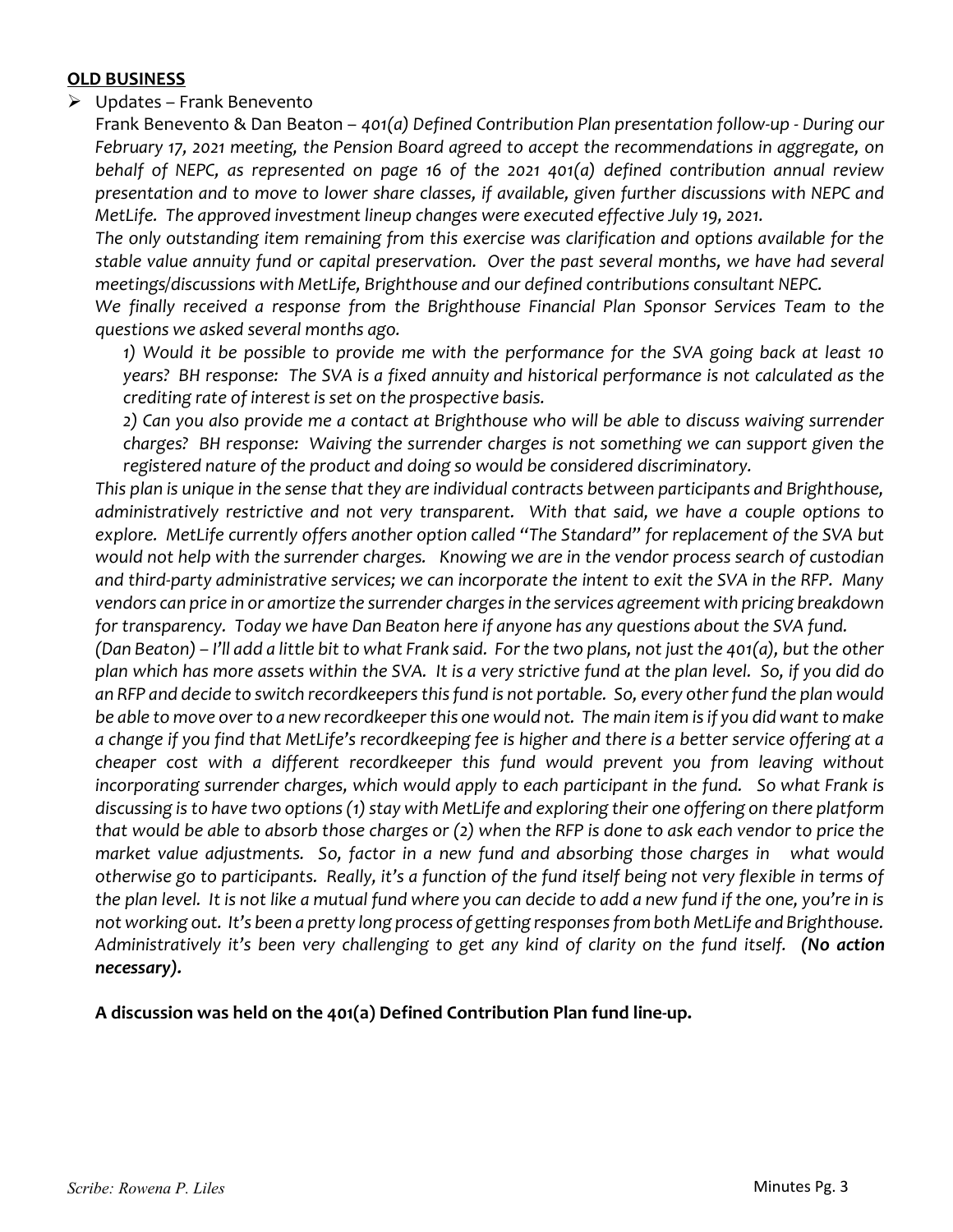## OLD BUSINESS (Cont'd)

 Kevin Leonard, (NEPC) – Private Equity Managers Presentations (Adams Street/Mesirow Financial/Follow-up) – Kevin received answers to questions the board posed to Mesirow and shared them with the board.

## A discussion was held on the Private Equity Investment managers. The board had other questions so the item was tabled until NEPC can provide an answer towards the end of the meeting.

 Frank Benevento - Contract Fulfillment – Investment Managers - During our December 18, 2019 Pension Board meeting, we provided an update on our progress of utilizing outside counsel for investment manager contract fulfillment services (Alternative Investments). At that time, we received a total of six (6) outside counsel recommendations. Due to a myriad of competing projects, this item had to be tabled and we are now revisiting for completion. In the coming weeks, we will begin requesting company background and price proposals from each agency for review. Once we receive the requested data, we will work with our Pension Board attorney and County Attorney for recommendation. We will present our findings and recommendation to the Pension Board when complete in early 2022. Any questions? (No action necessary)

#### NEW BUSINESS

 Frank Benevento - Member Handbook Updates - In early 2020, GRS presented their actuarial audit of the January 1, 2019 actuarial valuation (Boomershine). In their findings, GRS recommended reviewing/updating member handbooks compared to current statutes and update as necessary. We are requesting the Pension Board's approval to seek proposals for the review/updating of member handbooks. Any questions? A motion is necessary to approve seeking proposals for review/updating of member handbooks.

> A motion was made by Daryl Brown and seconded by Paul Frese to approve seeking proposals for review/updating participant member handbooks. \*THE MOTION WAS ADOPTED UNANIMOUSLY.

- Frank Benevento Pension Hardware/Software Updates When I was hired six (6) years ago, I was tasked with moving the Pension Board meetings to become paperless. The Pension Board approved a budget for Pension Board hardware/software, and we moved to paperless Pension Board meetings within six (6) months. This required the purchase of hardware, software, and accessories. Due to the age of each and likely incompatibility with Windows 11, we are requesting the Pension Boards approval to develop an estimated budget for updating the Pension Boards hardware, software, and accessories. I'm working with our Procurement Department in pricing and will likely have a proposed budget by our next meeting. Any questions?
- $\triangleright$  Frank Benevento Pension Administration Software Implementation Contractor As you are aware, we are in the process of implementing New Castle County's first comprehensive and responsive pension administration software (PTG) Pension Technology Group. We have been working closely with the PTG project implementation team over the past several months assembling/reviewing data and documents necessary for a successful launch. We have entered the phase of our project where we have required and will continue to require substantial assistance of New Castle County's PeopleSoft legacy HRIS software contractor to extract the necessary data for a successful implementation. The extraction and implementation of accurate/verifiable data is vital for this project.